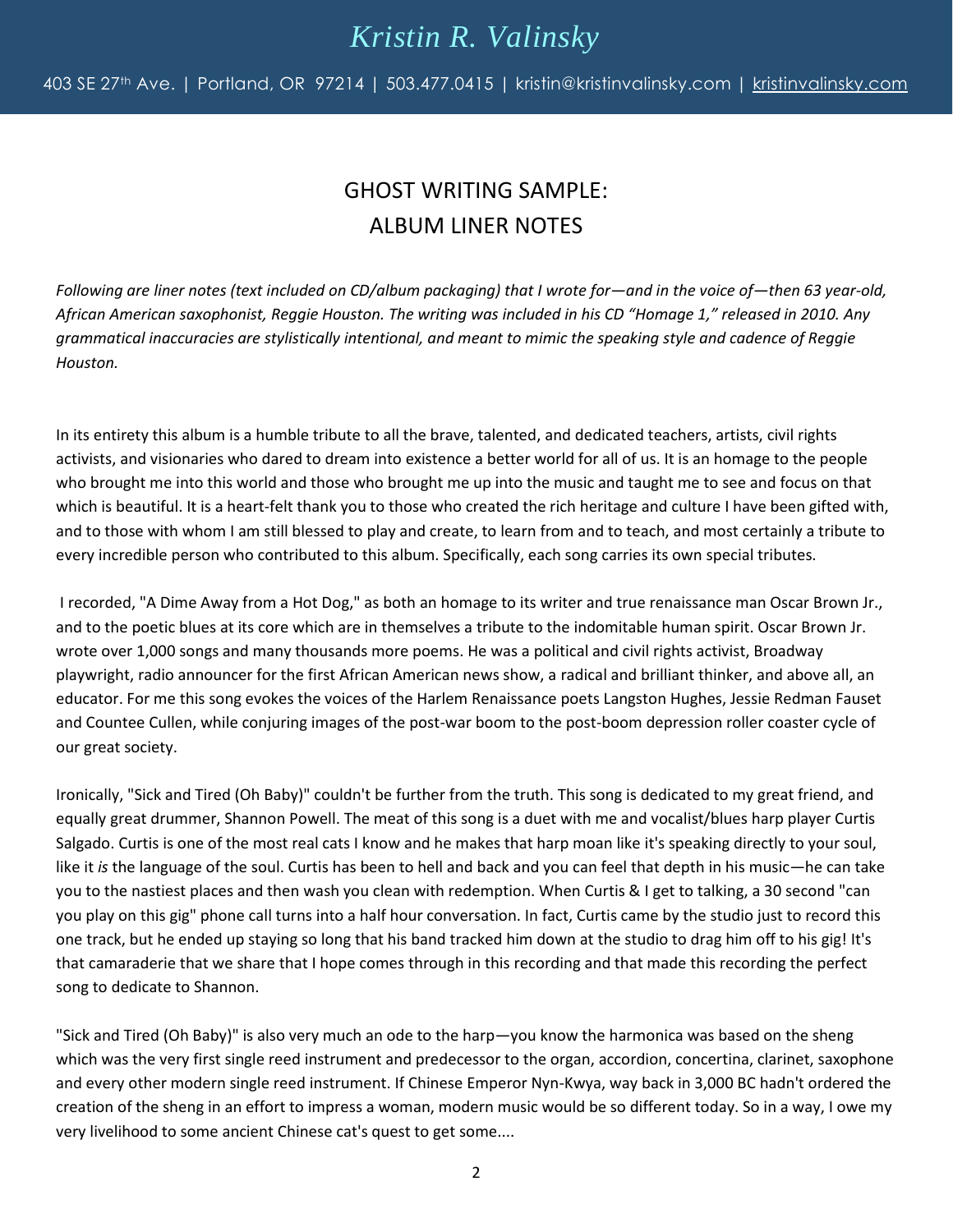On the surface, Ms. Killona Greenhill is about my great grandmother, Martha Johnson, and Greenhill Cemetery in which she's buried. I loved my great grandmother and she was a big part of my life even though she died when I was just a child. She was a proud woman and would often tell people that she was born free—I think it made her feel a little bit better than other folks she knew who were born into slavery. She chewed tobacco and smoked a pipe and lived off in this little shack with a wood stove and no electricity or running water—my parents couldn't stand it, but to me it was the hippest place in the world! My great grandmother remembered when Killona was just the most picturesque and pastoral slice of the antebellum south. On my last day in New Orleans, before moving to Portland, I drove out to see her and take some pictures of that quaint little cemetery, now wedged between dirt-gray and ugly industrial buildings and even a nuclear plant. Oh if my great grandmother could see it today, she'd wonder how this could possibly represent the great progress that had been so touted in her time. And that's what got me wanting to write a song not just about the juxtaposition of past and present, but a song that really exemplifies the merging of the old with the new. So I sat down with this talented young musician I know, Travis Hansen, and I showed him the pictures, told him about my great grandmother and asked him to write lyrics for me. Travis is a rapper, guitarist and percussionist, and he immediately understood what I wanted the lyrics to convey and wrote this great song, but I just couldn't quite get it to fit with the music... until I surprised my daughter Zena, who was visiting me in Portland. She thought I was taking her out to get something to eat but I took her to the studio and gave her Travis' lyrics and she just laid it down with her own gorgeous, modern vocal style and we ended up with this cross-generational collaboration that came together so beautifully, and to me is the perfect representation of the old married to the new. Now when I listen to the song I picture my great grandmother walking down the lane as proud as ever, but not old, naaaw.... Now she's a fox, a young 21st century woman of means, dressed to the nines with her hair all done up. Oh Miss Killona Greenhill is a fine woman indeed!

I almost titled this album "Come Laugh with Me," because anyone who knows me will tell you that I'm just a big kid who wants to spread joy and laughter to everyone! The song is written by the beautiful and talented Miss Betty Bryant who is as wonderful a singer and pianist as she is a songwriter. I first met Betty during a gig I used to hold down at Snug Harbor with The Charmaine Neville Band. One night I was playing and I noticed her in the audience. Now I didn't yet know who she was, but I could tell by her body language and the way she listened that she was a musician. Afterward, I was having my last drink at the bar and she sat down, introduced herself and told me that Earl Palmer had sent her to check out the set—and I was doubly honored that a musician of Earl Palmer's caliber would recommend my music to a musician of Betty Bryant's caliber. So this song is dedicated to both of those musicians, and to all of the other great musicians who have brought laughter and joy to their audiences like Dave Bartholomew and my good friend the late great Lee Allen.

Along with music, I have two other great loves in my life. Like many New Orleanians, one of my great passions is food (and we'll get to the third a little later on) and I wouldn't dream of making a tribute album without an ode or two to good food! In fact, the cats in Fats' band nicknamed me "Mikey" cause I'd try anything! We'd travel all over the world to these wonderful and exotic cities and Fats be cookin' on a hot plate in his hotel room—serious! There'd be a knock on your hotel door and one of the cats would poke his head in and say "Fats cookin'!" And everybody would take their plate—borrowed earlier from the hotel kitchen and kept in our rooms for just such an occasion... cause Fats can cook! But I'd also go out and explore the culinary offerings of the region and order things off the menu when I didn't even know what they were. But "Grease in My Gravy" is a song about the good Creole home cookin' I grew up on in N'Awlins. Although it was written by Doug MacLeod, my version is based on Betty Bryant's interpretation with some of my own Oregon-ized lyrics thrown in! It's an ode to all of my favorite hometown restaurants, chefs and dishes: the crab cakes in that light cream sauce that Chef Roussel (who passed away in 2005) used to make at Brennan's on Royal Street, anything at Snug Harbor by Chefs Elton, Brock and Ferdy—and Snug has the best burger in the world! And right down the block from Snug is The Praline Connection—you got to stop there if you're in town. Then there's the red beans and rice and lemon chicken at The Palm Court—and their chocolate mousse is to live and die for! The oyster casserole at Mosca's out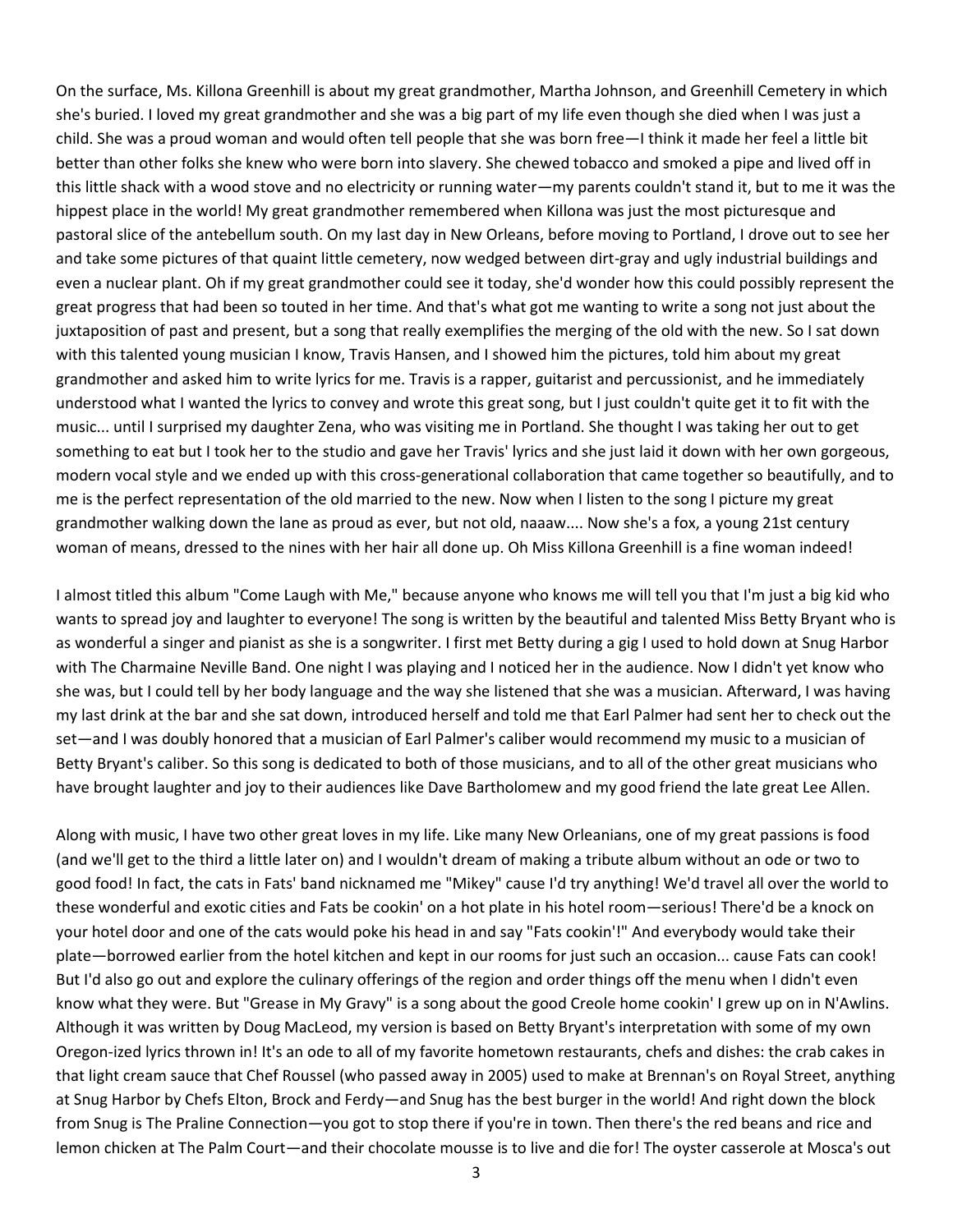on Highway 90 in Avondale.... And my favorite lunch spot is Willie Mae's Scotch House—sometimes I'd take my daughter Miriam out of school early just so we could have lunch at Willie Mae's, cause eating Miss Willie Mae's red beans and rice with smothered veal chops is a special enough occasion that it warrants cutting school! Of course Miss Willie Mae has passed on, but that dish is still just as good as when she made it. And although it's not there anymore, the best gumbo in town used to be made by my Uncle Bunchie in my old neighborhood at my cousins' place, Perkins Bar & Restaurant. It was on the Chitlin' Circuit so Lloyd Price, Fats, Tommy Ridgley and all those cats used to eat there. Oh their Wednesday night crab boil was somethin'! Big Joe Williams be playin' those lowdown blues and you'd buy a quart of beer and get 3 crabs free—of course I wasn't supposed to be hanging out there, but I'd peddle my bike down and they'd wrap some crabs up in newspaper for me and I'd peddle back home before it got too late.... And Piece O'Meat's gourmet Hot Tamales were the best in the world and his Autocrat Social & Pleasure Club Friday Evening Fish Fry was the hottest ticket in town—he wouldn't start frying until 7pm but folks would show up at 4 and hang around drinking for 3 hours just to get some of his catfish! And you can't go wrong with Mandina's on Canal Street—any time I'm back home I go there for their Trout Meuniere, and my favorite, their Tuesday special, Stuffed Breast of Chicken with Oyster Dressing, Candied Yams, and String Beans—and oh they make the best Shrimp Remoulade in town and they have this other appetizer, "crab fingers" they call them, in this buttery wine sauce that you dip your French bread in... yes indeed, Mandina's on Canal Street! And two places you don't want to rush are Commander's Palace and Pascal's Manale. Even before you order your meal at Commander's you want to put in your order for their Creole bread pudding with warm whiskey cream, cause a dessert that good takes time! And you get your bib right when you hit the door at Pascal's Manale, cause you gonna splash that buttery barbecue shrimp! And then there's Hansen's snoball stand on Tchoupitoulas—oh I miss Hansen's! They been there for something like a hundred years, and they make their own cream sauce. There's another great snoball stand on Panola Street—those are both uptown. They got lots of snoball stands downtown, but you can keep 'em—Hansen's and Panola Street, those are my places.

"Before I Grow Too Old" is dedicated to all of the road musicians and crews that support them—because roadies need love too. So if you've ever ended a 24 hour long shift on the soundboard by sleeping on the stage to guard your sound gear—this song's for you. This song has special meaning to me because when I first got in Fats' band I was the youngest cat in the band and Fats used to play the song. And I remember sitting in the back of the tour bus surrounded by musicians who were my heroes, you know? Dave Bartholomew, Lee Allen, Herb Hardesty, Smokey Johnson, Ervin Charles Jr., Fred Kemp.... And I thought to myself, "man, some day I'm gonna do this song. Some day when the time is right." Well, the time is right and I'm finally doing it... before I grow too old! Recording this song was just a wonderful experience, and much of the credit for that (and for this whole CD) goes to Janice Scroggins for her perfection on the keys and also for assembling the perfect group of female vocalists for the song. It was one of those magical studio experiences where everything just clicked and everyone got exactly what I was going for without needing any direction. They came up with their own harmonies and parts and everything and everyone just flowed and worked together in truly perfect harmony.

"Waltz of the Zzzz's" is a song that, for years, I'd been trying to write for my daughters. But it just never came together right. And then my son Zaid, who already had one son, Z.J. (Zaid Junior), had twin boys that he and my daughter-in-law named Zyon and Zamyr. And it just hit me: "Waltz of the Zzzz's!" A lullaby for my boys! And after that epiphany I got together with a wonderful young pianist and composer in Portland, Andrew Oliver, and together we composed the song. So this song is dedicated to Zaid, Larobyn, and their three beautiful boys.

Although Danny Barker didn't write "Mardi Gras in New Orleans," I'm dedicating it to him because, ironically, if Danny Barker hadn't brought back the consciousness of New Orleans traditional jazz from New York to us young knucklehead musicians in New Orleans, there would not have been that great brass band scene that has become the quintessential sound of our city. Because when I was coming up, the only time you heard brass band music anymore was at a funeral or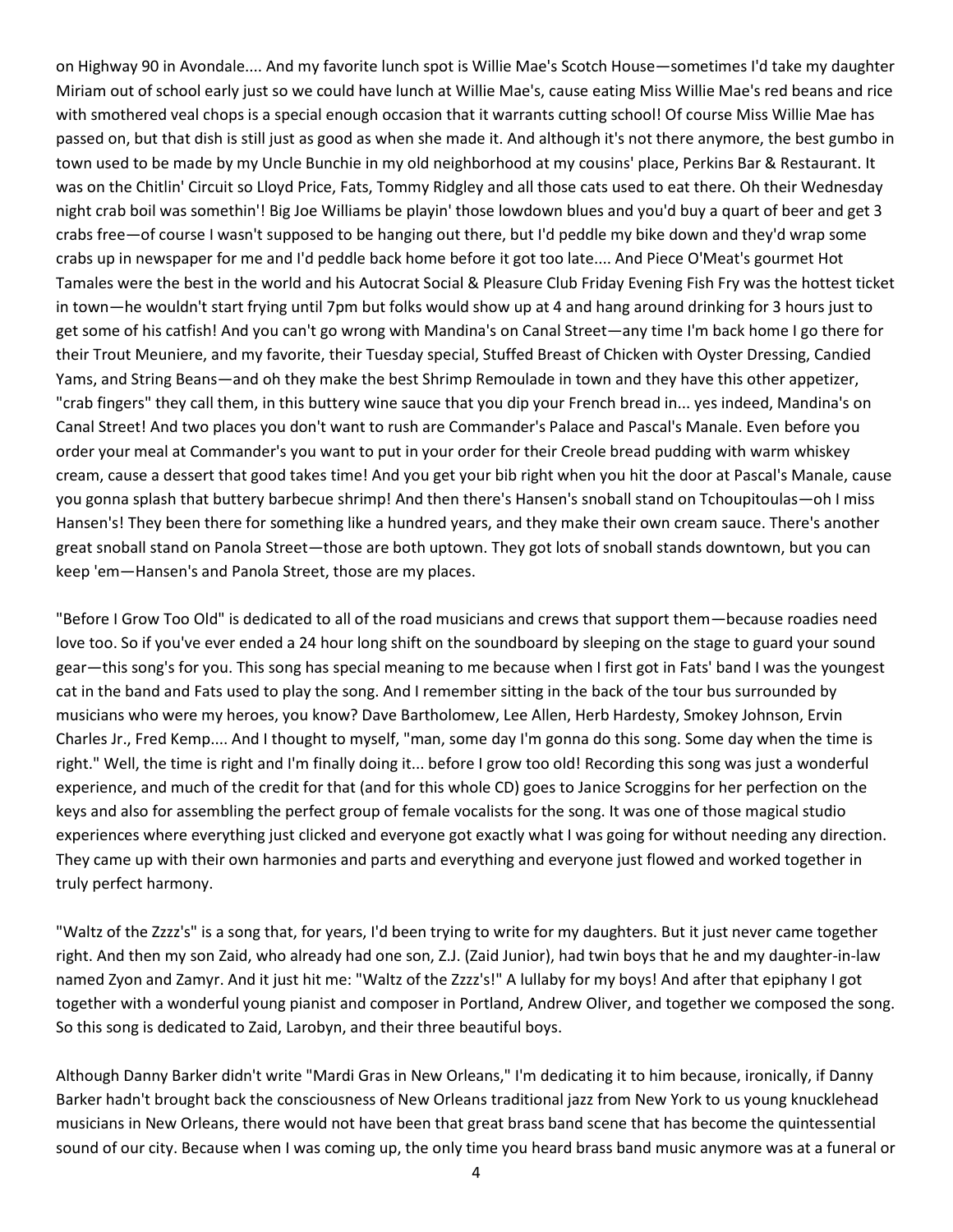second line. Danny came back and held classes in church basements and his own home and taught us our own history and really revived the brass band scene. Danny Barker's contribution to New Orleans music and jazz in general was so vast as to be immeasurable—and on a personal level, one of the greatest honors of my life was when I was selected to be one of the musicians in the core band to play at his funeral. We brought Danny home in the tradition that he taught us to respect. Whenever I play Danny's music I feel such deep honor and respect for the man. I don't think I could ever repay Danny Barker for all that he has given me.

Of course, being one of *the* signature Mardi Gras songs, Professor Longhair's "Mardi Gras in New Orleans" is also on this album because Mardi Gras in New Orleans is just the hippest celebration in the world y'all!

"Tafalberg Samba" was written by, who I consider to be one of the greatest composers of all time, Abdullah Ibrahim from South Africa—though many know him by the name Dollar Brand. Ibrahim is as significant a composer as Duke Ellington, and in fact the two of them worked together and shared a mutual respect and appreciation for each others' work. Though both were composers of the jazz idiom, their expression was built on the shoulders of many of the great classical composers like Stravinsky. And in fact today you find their music being studied at the university level by young composers learning their craft. Not only do I admire and cherish the music of Ibrahim, but I respect his drive and success in rising above the oppression of South Africa's apartheid, which mirrored the struggle of Blacks in our own country and many others as well. This song is dedicated not only to those who refused to accept the shackles of racism and bigotry, but who continually found and focused on the beauty in life even in the face of such unjust treatment. Those folks are some of the strongest heroes we have—folks like Oscar Brown Jr. who used humor and playfulness to inspire others to achieve great and positive things.

"Everthing Akbar" is a composition by one of my very favorite piansists, Janice Scroggins whose impeccable and beautiful playing can be heard throughout this album. I feel so blessed to be able to perform regularly with such a maestro—in New Orleans we'd call her "professor," the highest honor a musician can achieve among fellow musicians. This song is both a tribute to Janice, and to its' namesake, the legendary drummer Akbar dePriest. The song got its name from Janice's daughter, who just adored Akbar. Janice would take her to Akbar's house for rehearsals when she was just a little girl, and she'd sit in the room and point to all of Akbar's things and proclaim all of them "Akbar!" Here in Portland Akbar dePriest was an educator much like my teacher Alvin Batiste in Louisiana—both masters of their instruments who chose to teach and to help so many young musicians learn their craft. He walked the world with giants like Coltrane, Dexter Gordon, Rahsaan Roland Kirk, Gene "Jug" Ammons, and many more. Yet he chose to finish out his days as a teacher, nurturing and shaping both Portland's young talent and the jazz scene itself. So "Everything Akbar" is as much a tribute to Janice and Akbar as it is to all of the great men and women who set aside their own performance careers to pursue the most noble profession of all: teaching. Men and women who kept alive the musical traditions of the past, inspired the young musicians of the future, and left their indelible stamp on the very genres they helped to create and evolve.

"Save the Bones for Henry Jones" was written by Danny Barker, one of my great mentors as I've mentioned, and again, is on this tribute album to show you just how important food is in my life! This is one of my favorite songs to play in Portland now that I live in a town with all of these health-conscious people. Portland has more vegan restaurants than N'Awlins has vegans! I can't even find pickled meat up in here to make my red beans and rice—my people back home have to airmail it to me! Although, really I jest—Portland has a wide and amazing array of restaurants from traditional to adventurous with every nationality represented. And the produce here would knock your socks off—even in the city we have so many community gardens and vegetable gardens producing such an abundance of food that folks put it out in baskets along the sidewalks with "free" signs on them. And the fruit trees hang so heavy with cherries, apples, figs and plums that you can graze through the city and never go hungry. Yes indeed, Portland may not be N'Awlins but it's